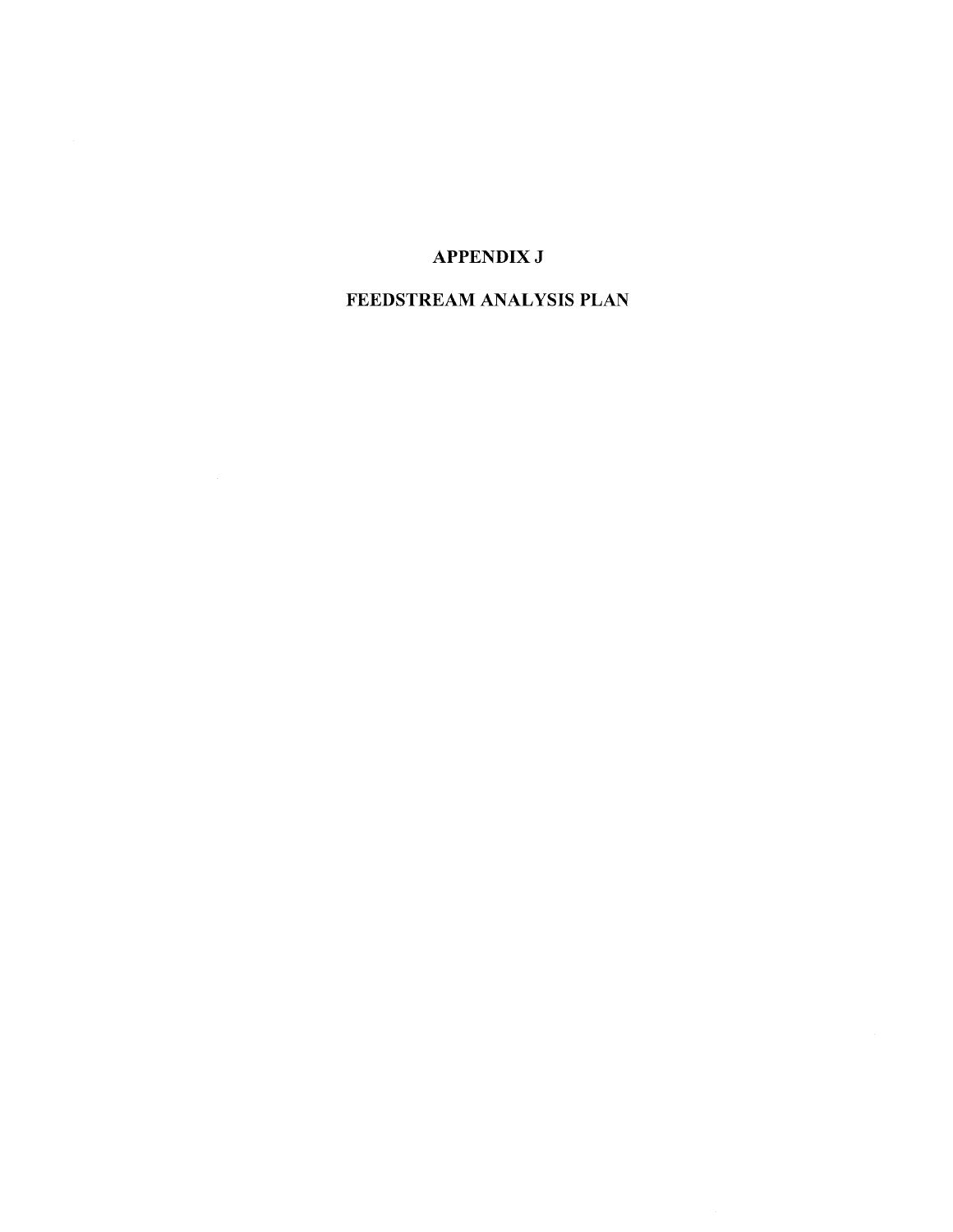# **FEEDSTREAM ANALYSIS PLAN**

医生姜

Ý

**Veolia ES Technical Services, LLC Sauget, Illinois** 

**October 2008**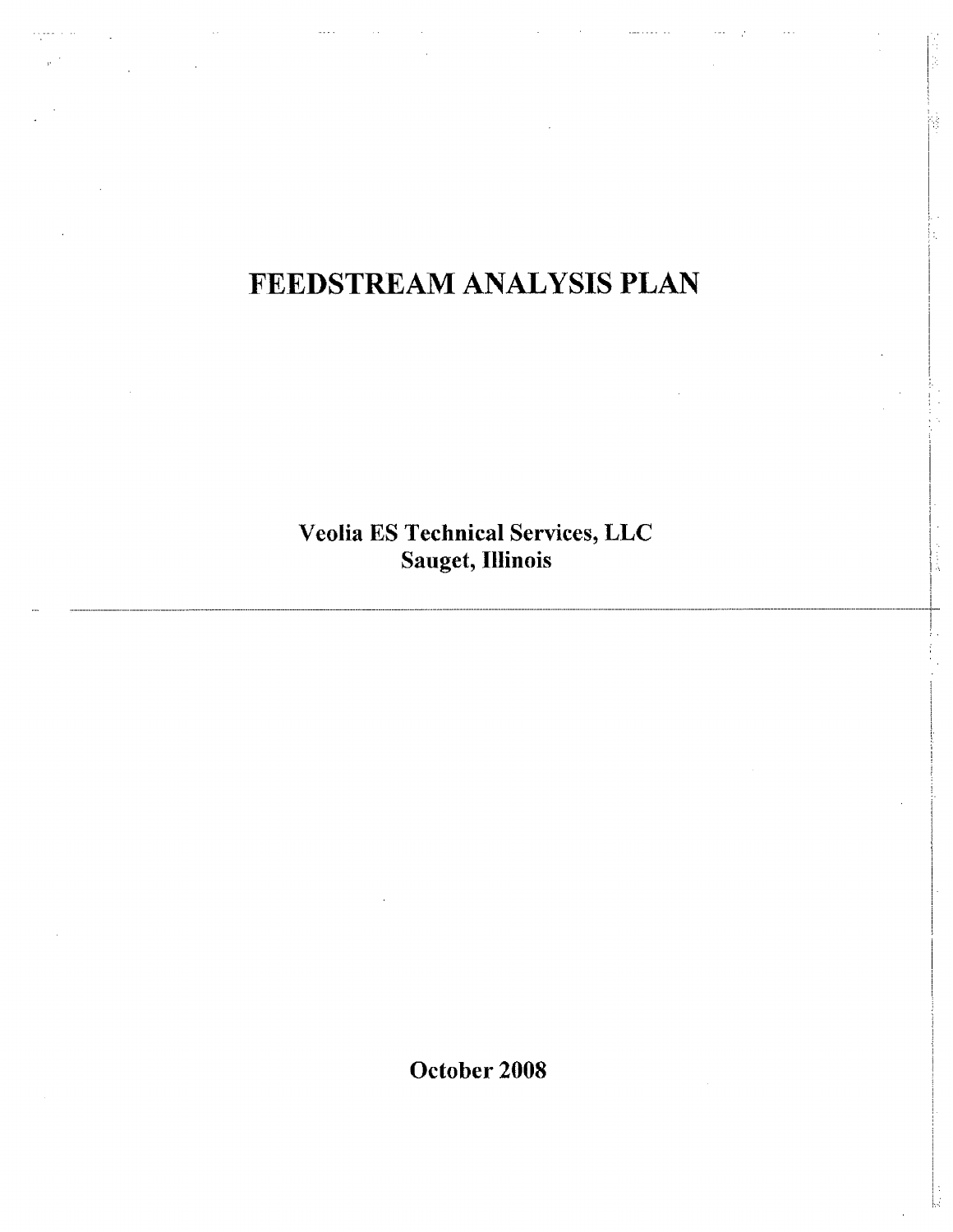$\chi$ 

# **TABLE OF CONTENTS**

#### **1.0 INTRODUCTION**

#### **2.0 FEEDSTREAM PARAMETERS**

- 2.1 Chlorine
- 2.2 Metals<br>2.3 Ash
- 

#### $3.0$ **ANALYTICAL RATIONALE**

- $3.1$ Analysis Performed by Veolia
- 3.2 Analysis Performed by Others
- 3.3 Manufacturer Data or Other Published Information

#### **4.0 APPLICATION OF ANALYSIS FOR FEEDRATE COMPLIANCE**

- 4.1 Process Planning for Feedstreams
- 4.2 Process Control for Feedstreams
- 4.3 Documentation and Recordkeeping for Process Planning and Control

#### **5.0 SAMPLING AND ANALYTICAL METHODS**

- 5.1 Sampling Methodologies
- 5.2 Documentation and Recordkeeping Associated with Sampling<br>5.3 Analytical Methodologies
- 5.3 Analytical Methodologies
- 5.4 Documentation and Recordkeepmg Associated with Sample Analysis

#### **6.0 FREQUENCY OF ANALYSIS**

#### **7.0 COMPLIANCE WITH FEED RATES**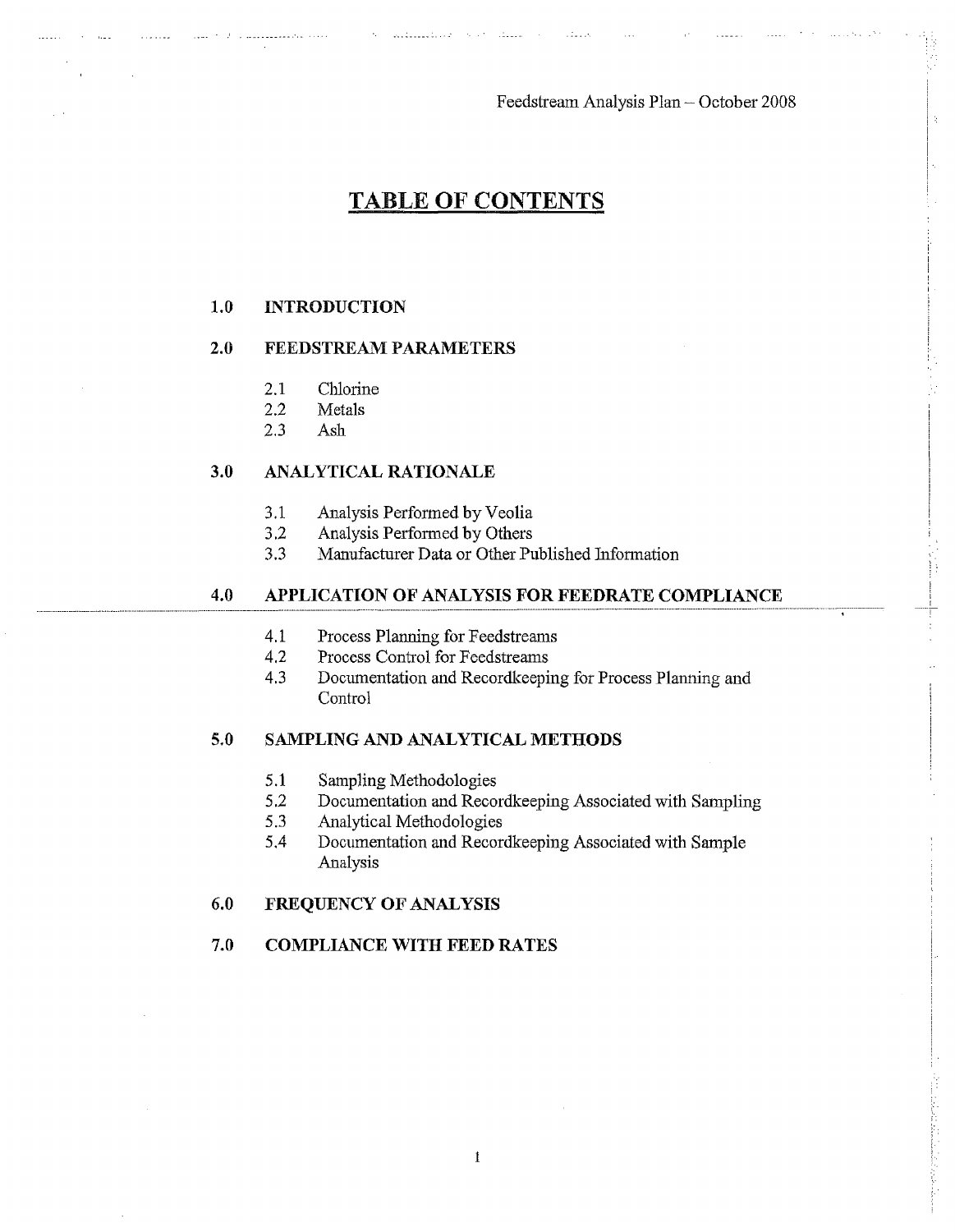#### **1.0 INTRODUCTION**

Pursuant to the regulatory requirements found in 40 CFR 63.1206 (c) of the HWC MACT Standard, Veolia ES Technical Solutions, LLC (Veolia) has developed a Feedstream Analysis Plan (FAP). Its purpose is to provide a system whereby Veolia can sample, analyze, and control the incineration of feedstreams that may contain constituents requiting feedrate limits as specified in the HWC MACT Standard. The FAP also addresses how these activities will be recorded in the facility's operating record.

This FAP is organized such that each of the subsequent sections specifically addresses the six paragraphs under 40 CFR 63.1206 (c) (2) and three paragraphs under 40 CFR 63.1206 (c) (4) in the order in which they are presented in the HWC MACT Standard. In many instances, this FAP will reference the facility's Waste Analysis Plan (WAP). The WAP is an integral part of the RCRA Part B Permit, the Permit Application, and any subsequent revisions or addenda to the Part B Permit or Permit Application.

As required by sections 63.6 (e)(v) and 63.6 (e)(vi) of the HWC MACT Standard, the FAP and other documents containing procedures or information referred to in the FAP will be made available for inspection when requested by the Administrator. The FAP, correspondence with the Administrator concerning the FAP, and any subsequent additions or modifications to the FAP will be kept in the facility's Operating Record. If Veolia is required to submit copies of the FAP or portions of it (or related documents), confidential business information entitled to protection from disclosure will be clearly designated.

#### **2.0 FEEDSTREAM PARAMETERS**

There are three feedstream constituents that are specified in the HWC MACT Standard for emission and/or feedrate limitations and that maybe present in any given feedstream. These three are:

- 1) Chlorine
- 2) Metals (Mercury, Lead, Cadmium, Chromium, Beryllium, and Arsenic)
- 3) Ash

These three constituents will serve as the feedstream parameters of concern in the FAP as required by 40 CFR 63.1206 (c) (2) (I) of the HWC MACT Standard. Feedstream data applicable to each of these parameters will be obtained for all feedstreams in order to control the incineration of them and remain within the feedrate limits set for them.

#### **2.1 Chlorine**

Feedstream data will provide a weight-based percentage of chlorine for each waste feed to the incinerators. These results can be used to both estimate targeted feed rate values and control actual feed rates during incineration.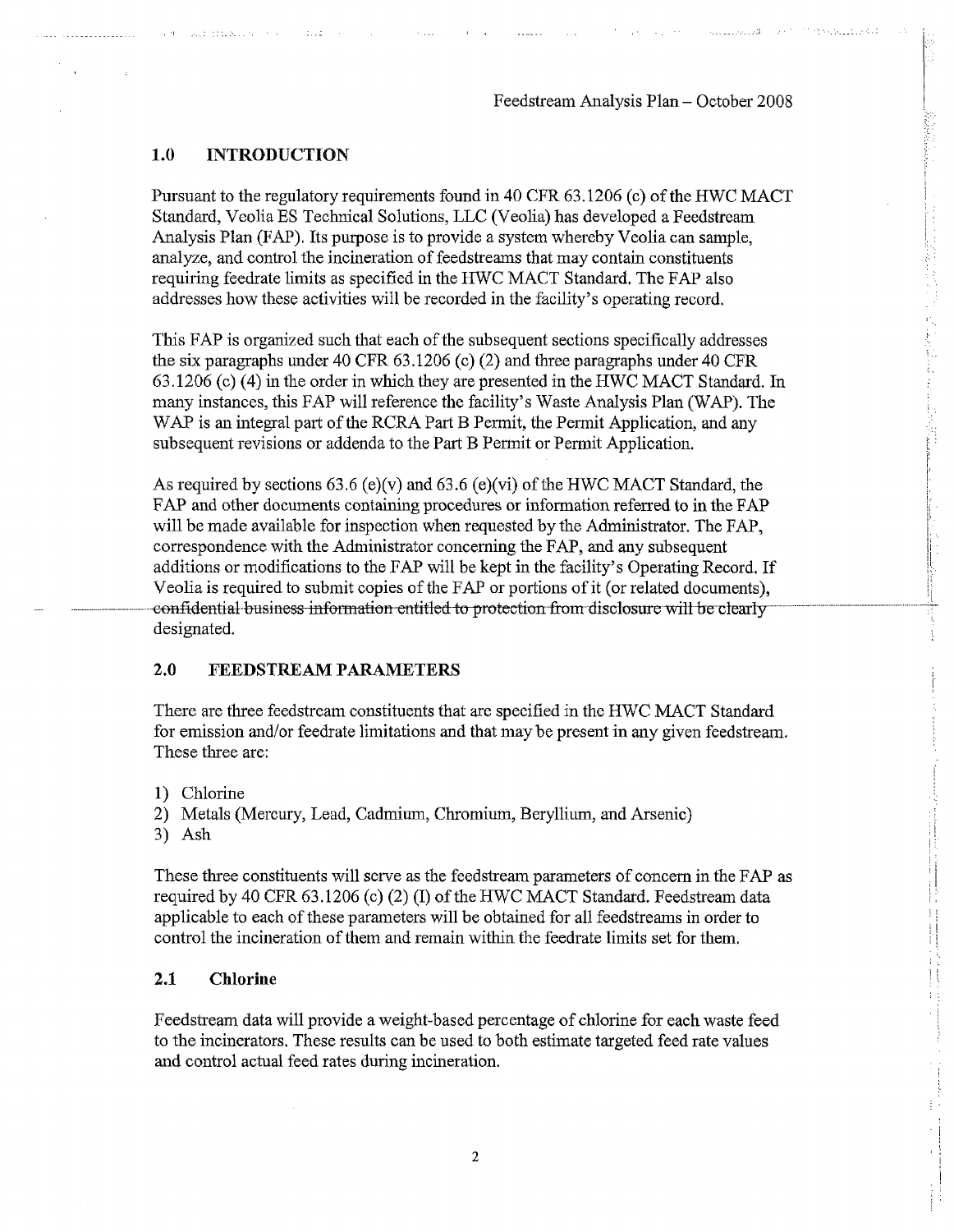and www.government

#### **2.2 Metals**

Feedstream data will provide a parts-per-million concentration for each of the listed metals in each of the waste feeds to the incinerators. For analytical results that show less than detection limit concentrations,  $\frac{1}{2}$  the detection limit value will be used for incinerator feed computations. These results can be used to both estimate targeted feed rate values and control actual feed rates during incineration.

#### **2.3 Ash**

Feedstream data will provide a weight-based percentage of ash for each of the waste feeds to the incinerators. These results can be used to both estimate targeted feed rate values and control actual feed rates during incineration.

## **3.0 ANALYTICAL RATIONALE**

In 40 CFR 63.1206 (c) (2) (ii) of the HWC MACT Standard, a facility is required to identify how it will obtain the necessary analysis to comply with these regulations. There are three sources of analytical information that Veolia can use in evaluating the feedstream parameters as described in Section 2.0 of the FAP. They are:

- 1) Analysis performed by Veolia
- 2) Analysis performed by others
- 3) Manufacturer data or other published information

These sources are also referenced in the facility's WAP and the ways in which they can be applied to feedstreams are extensively addressed. Many of the analytical procedures performed as described in the FAP are also required as part of the waste acceptance and management process at Veolia. The information derived from these procedures can then be used in complying with the feedstream limitations for the parameters identified in the FAP.

The three analytical sources can be applied to generator wastes received at the Veolia facility, including those that undergo subsequent blending prior to incineration, and also to wastes that are generated at the facility.

#### **3.1 Analysis Performed by Veolia**

The predominate means applicable to this source of analytical information is the methodology described in Section 5.0 of the FAP. Specific analytical methods performed in the facility's laboratory are applied to applicable feedstreams to produce values for the required parameters.

Typically, the feedstream is a waste profile from a generator that has been accepted according to the facility's WAP guidelines. This waste will have had analytical work performed on a sample for an initial acceptance decision and supplemental analysis as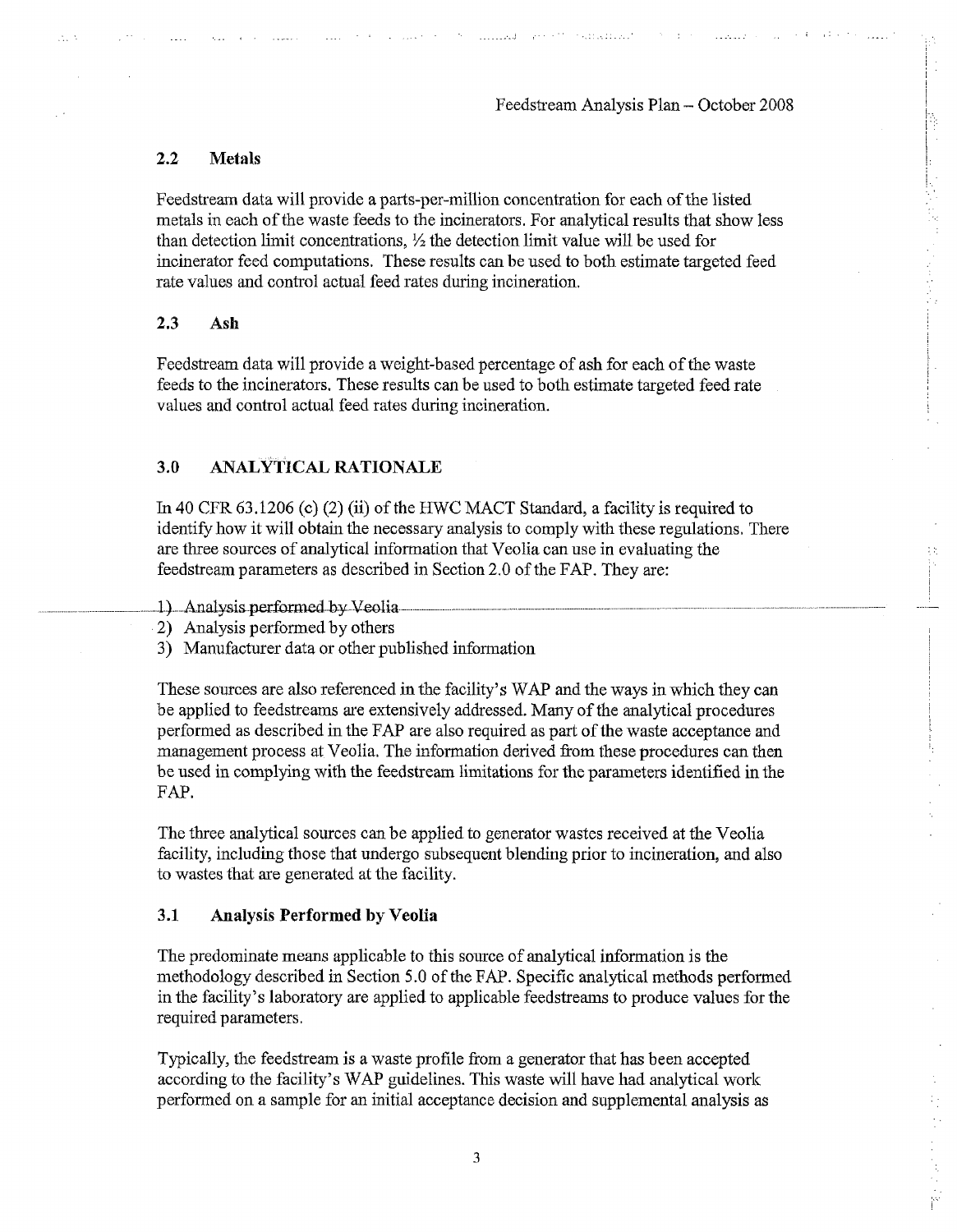**l : i i •** 

**i** 

required for subsequent shipments of the waste. This analytical work will include | information on the parameters identified in the FAP and can be used to control the incineration of the feedstreams.

In other instances, the feedstreams are wastes blended together at the facility (e.g., bulk liquids and bulk solids) or wastes generated by the facility (e.g., laboratory wastes, incinerator ash). Feedstreams that are the result of blending or other on-site processing steps prior to incineration can have parameters determined from the same analytical methods described in the previous paragraph or by statistically arriving at an average ' value based on a body of previously analyzed samples. Wastes generated by the facility will have parameters determined from an average value based on a body of previously analyzed samples.

For many feedstreams, the best source of information for the parameters identified in the FAP will be obtained using the technical expertise of Veolia personnel. Examples of these types of feedstreams are labpacks, controlled substances and empty containers. The facility's WAP lists some of these reference sources in Appendix WAP-F.

#### 3.2 **Analysis Performed by Others**

In situations where Veolia cannot perform the necessary analysis due to the nature of the feedstream (e.g., gases, some reactive materials) or when previous outside analysis of feedstreams that meets the standards of this FAP is available, Veolia will accept the analysis of others in determining parameter values. This analytical information will be evaluated and used to control the incineration of feedstreams in the same manner as analytical information produced at the facility.

#### 3.3 **Manufacturer Data or Other Published Information**

Many feedstreams have pre-existing information applicable to them that can be used to determine the values of the parameters as identified in the FAP. This can take the form of manufacturer specifications and data, Material Safety Data Sheets, reference sources or other published information. The facility's WAP lists some of these reference sources in Appendix WAP-F. Examples of these types of feedstreams include commercial products, pharmaceuticals, chemical reagents, and gas cylinders. This information will be evaluated and used to control the incineration of these feedstreams in the same manner as analytical information produced at the facility.

#### **4.0 APPLICATION OF ANALYSIS FOR FEEDRATE COMPLIANCE**

Feedstream data will be used to maintain compliance for the feedrate limitations to the incinerators. This analysis will be completed prior to the feeding of any material to the incinerators. The documentation of these feedrate compliance methods is required by 40 CFR  $63.1206$  (c) (2) (iii) of the HWC MACT Standard and outlined in this section of the  $FAP.$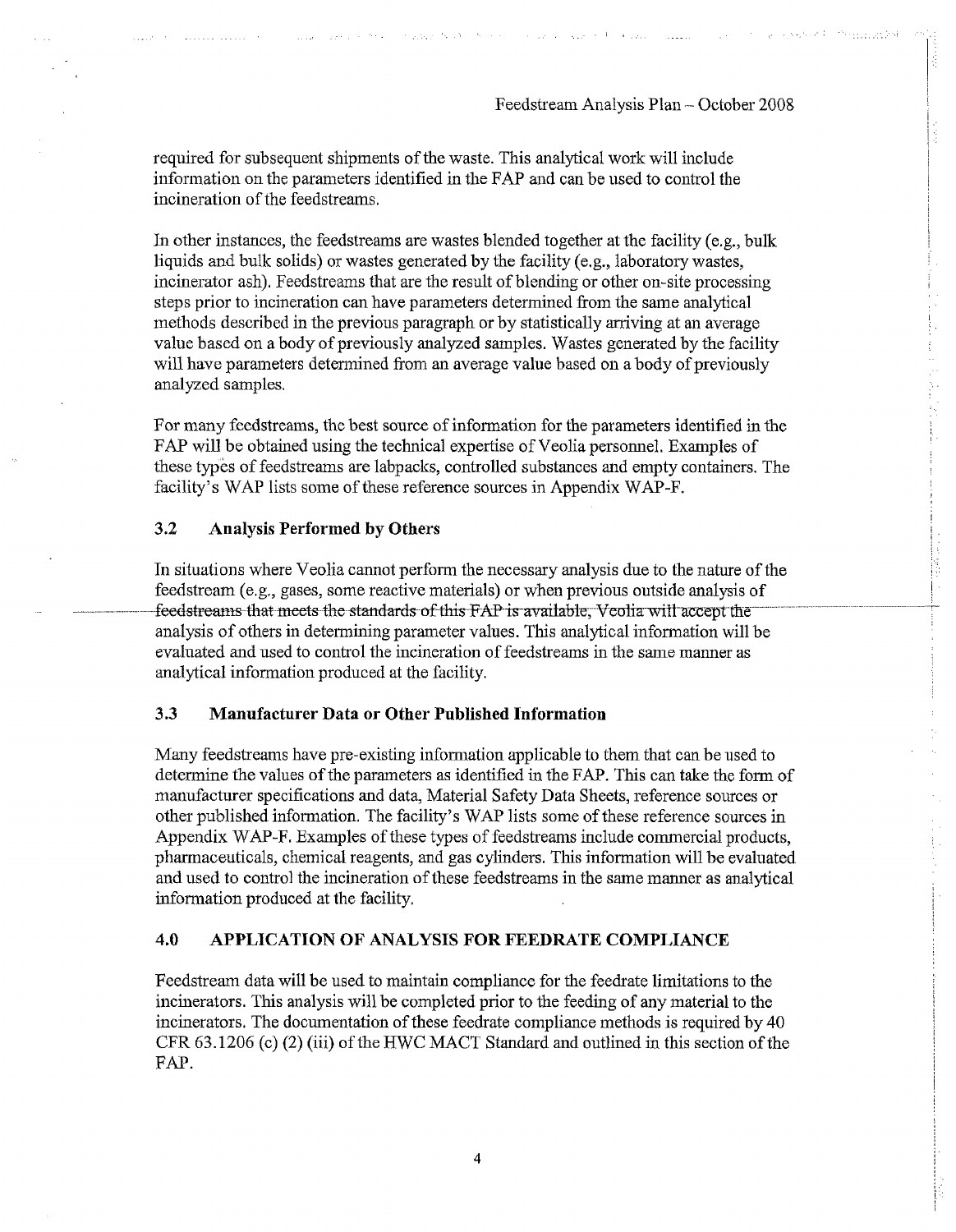Analytical results can be used to both estimate targeted feed rate values and control actual feed rates during incineration. Analysis from laboratory testing at the facility, analytical results from others, published mformation, and technical evaluations by Veolia personnel can all be used in complying with feedrate limitations for the parameters identified in the FAP. In addition, these analytical information sources can be used for wastes from generators, wastes blended at the facility, and wastes generated at the facility.

#### **4.1 Process Planning for Feedstreams**

When evaluating analytical results and any additional information applicable to a potential feedstream, a decision must be made whether parameters for that feedstream are acceptable for feeding to the incinerators or if some level of feed preparation is necessary. This step in the feedstream evaluation process is called process planning. It is applied to blending wastes, processing wastes into combustible charges, and determining if wastes can be fed directly to the incinerators as initially received at the facility. This planning is performed based on information from analytical results, incinerator performance capabilities, process operation history, and the technical expertise of the process planning personnel involved.

#### **4.2 Process Control for Feedstreams**

In order to ensure that feedrate limits for the parameters in the FAP are not exceeded during operation of the incinerators, automatic systems must be in place to control the incinerator process. These systems continuously track the feedstream parameters as they are introduced into the incinerators and make the necessary feed adjustments or cut-offs for compliance. Section 7.0 of the FAP addresses these systems and the rationale behind their operation in greater detail.

#### **4.3 Documentation and Recordkeeping for Process Planning and Control**

Documentation of process planning and control is demonstrated by the extensive body of information collected in the facility's data management system, and, if needed, distributed in hard copy form to appropriate personnel. This includes laboratory analysis used for feed preparation, bulk waste storage data, processing directions, and related mformation. Actual incinerator operations data is recorded in printed surnmaries, recorded onto digital data storage systems, and is also selectively available on-line. This information will be retained in the operating record for the life of the facility.

### **5.0 SAMPLING AND ANALYTICAL METHODS**

The requirements in 40 CFR 63.1206 (c) (2) (iv) and (v) of the HWC MACT Standard state that a facility must identify the sampling and test methods used for analyzing the feedstreams. The sampling methodology and much of the analytical methodology that is described in Sections 2,0 and 3.0 of the facility's Waste Analysis Plan is applicable to the FAP. Additional sampling and testing information is included in the following paragraphs of this section.

å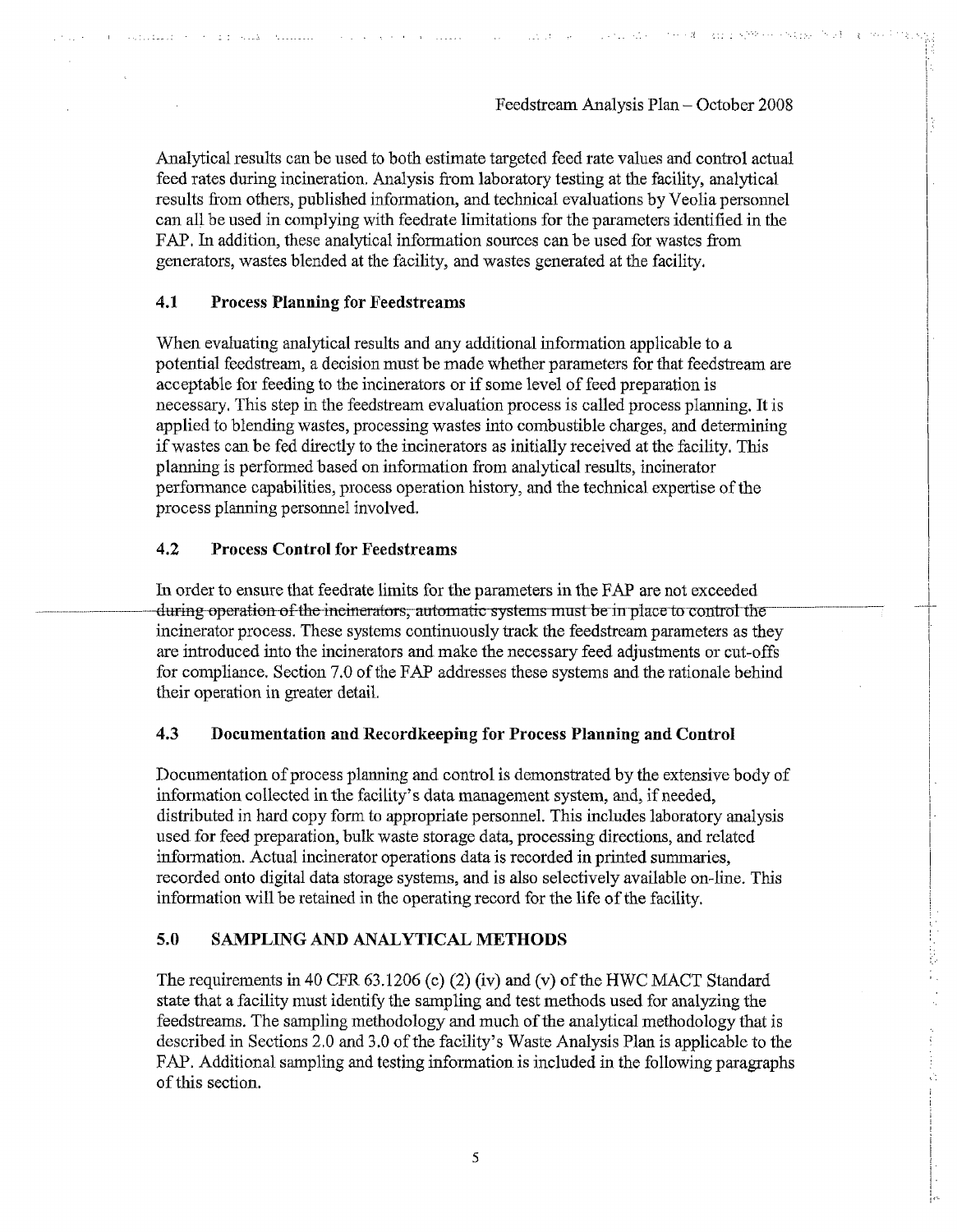as ed a Gam

 $\frac{1}{2}$ 

i y

الطواري والمحمدة

#### **5.1 Sampling Methodologies**

Sampling is performed at the Veolia facility to identify waste shipments and also by the generator at their location when making an initial determination on the acceptability of the waste at Veolia. In some instances, an actual sample will not be required because technical personnel at Veolia will have determined that sufficient documentation already exists that identifies information regarding the parameters described in Section 2.0 of the FAP (see also Section 4.0, Paragraph 4.1.12 (2) of the WAP). In order to obtain a representative sample of the waste, specific sampling procedures that are dependent on both the nature of the waste sampled and the type of processes in which the waste will be stored or transferred must be performed. Section 2.0 of the facility's WAP and pertinent appendices in the WAP list these procedures and the ASTM method number (or other EPA approved method) on which they are based. This section in the WAP also addresses the sampling equipment used, the types of intended containment or processes that can impact the sampling, and guidelines on how to ensure that a valid and representative sample is obtained.

#### **5.2 Documentation and Recordkeeping Associated with Sampling**

All samples taken at the facility or sent to the facility for analysis are assigned a unique sample identification number. These identification numbers are recorded in a chain-ofcustody log and used for tracking the sample through the facility's data collection system. Each sample also has a label affixed to it identifying its contents, the date the sample was taken, and the person who took the sample.

#### **5.3 Analytical Methodologies**

#### **CHLORINE**

The analytical procedures and EPA approved methods related to determining the amount of chlorine in a feedstream are found in Appendix WAP-A to the facility's WAP.

#### **METALS**

Feedstreams that require analysis for the metals specified in the HWC MACT Standard will either contain these metals in a non-water-soluble form or a water-soluble form. Samples of feedstreams in a non-water-soluble form will require additional preparation steps prior to analysis. The analytical procedures and EPA approved methods related to determining the amount of listed metals in a feedstream are listed below.

#### Digestion Procedure for Non-Water-Soluble Samples

Method 3051A - Microwave Assisted Acid Digestion of Sediments, Sludges, Soils, and Oils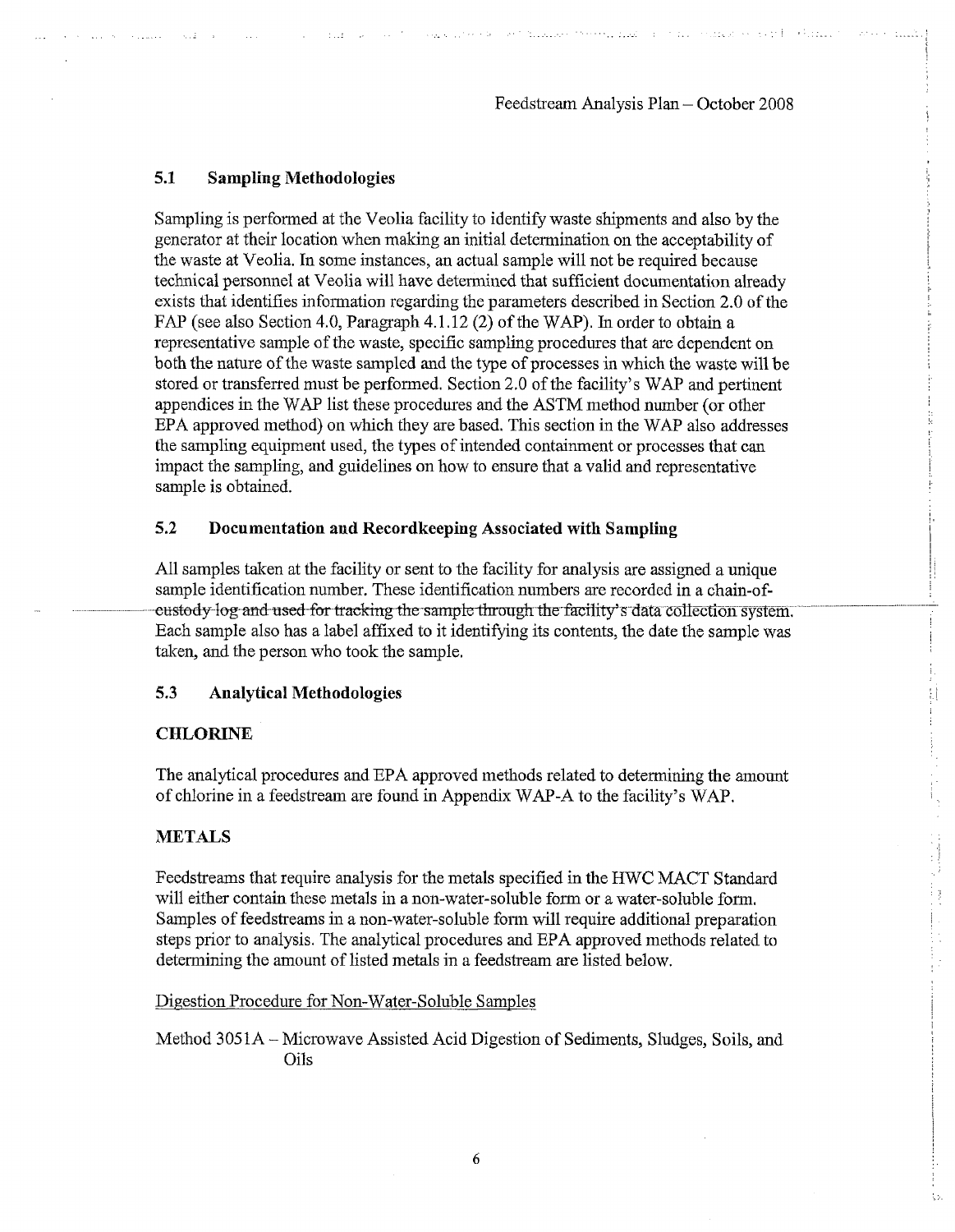#### Procedure for Determining Concentration of Mercury in Sample

Method 7473 – Mercury in Solids and Solutions by Thermal Decomposition, Amalgamation, and Atomic Absorption Spectrophotometry

#### Procedure for Determining Concentration of Arsenic, Beryllium. Cadmium. Chromium and Lead in Sample

Method 601OC - Inductively Coupled Plasma-Atomic Emission Spectrometry

#### **ASH**

The analytical procedures and EPA approved methods related to determining the amount of ash in a feedstream are found in Appendix WAP-A to the facility's WAP.

#### **5.4 Documentation and Recordkeeping Associated with Sample Analysis**

Documentation of analytical work is accomplished by recording it in laboratory logbooks, entering it into the facility's data management system, and, if needed, distributed in hard copy form to appropriate personnel. All technical files for waste profiles will also include initial laboratory analysis and any applicable subsequent analysis. This information will be retained in the operating record for the life of the facility.

#### **6.0 FREQUENCY OF ANALYSIS**

In 40 CFR 63.1206 (c) (2) (vi) of the HWC MACT Standard, a facility is required to identify the frequency with which an initial analysis is repeated or reviewed to ensure that it is current. This FAP will require that the analytical information for the feedstreams be re-evaluated on a frequency consistent with that described for all wastes as described in Section 4.1.3 of the facility's WAP. The three events that may trigger a need to update or evaluate the analysis of a given feedstream are:

- 1) Generator notifies Veolia that a feedstream has changed
- 2) Subsequent analysis for a feedstream used by Veolia is inconsistent with the original analysis
- 3) Five years have passed since the last assessment of the feedstream

In order for a feedstream to be considered acceptable again for incineration after one of these events has occurred, the evaluation process as described in this FAP must be completed.

#### **7.0 COMPLIANCE WITH FEED RATES**

Veolia employs process control systems for the incinerators that monitor, adjust and record feedstreams and the key parameters identified in the FAP that are associated with